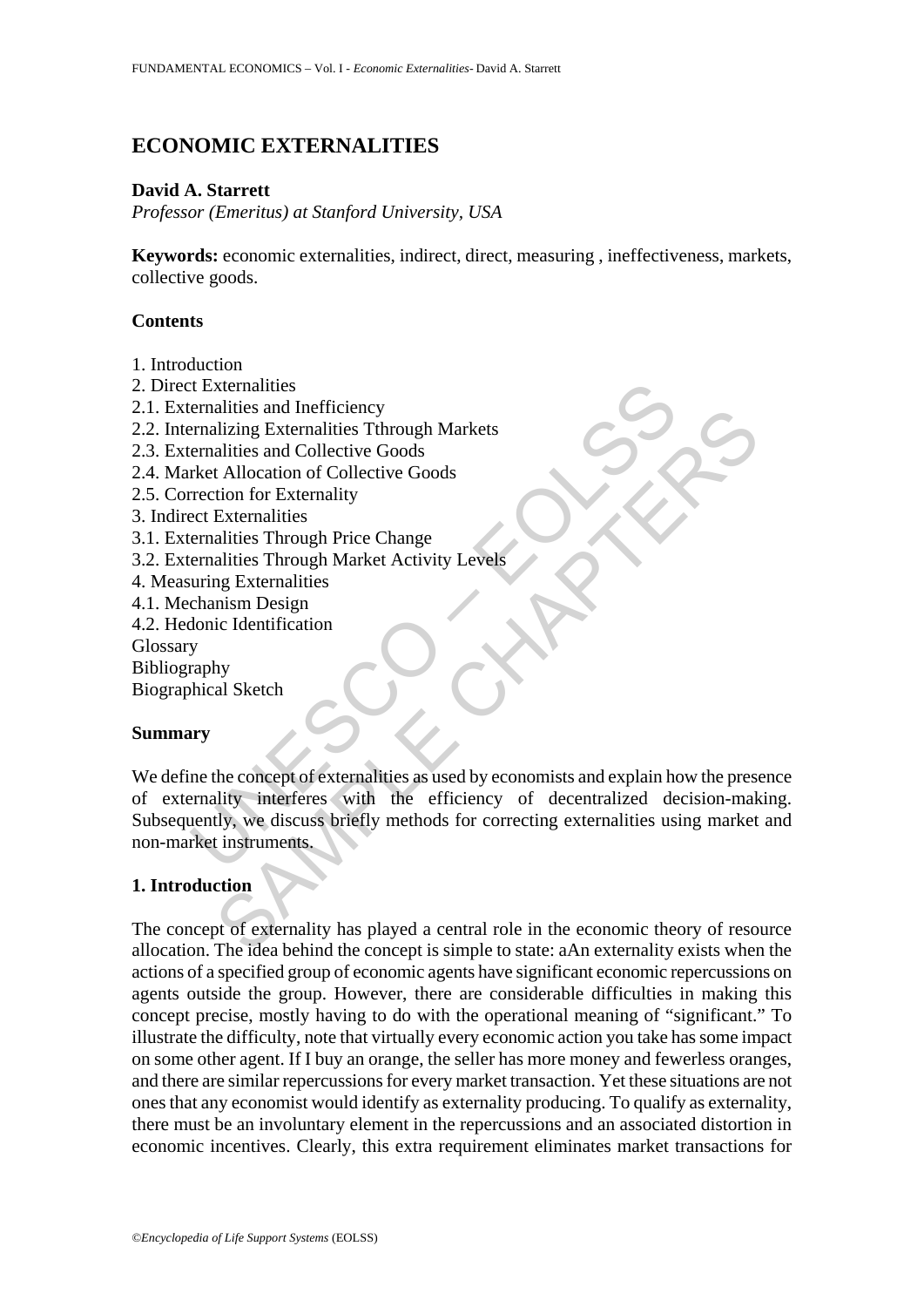which participation is strictly voluntary. However, what is left is still somewhat amorphous, and we find it important to define externality precisely as an analytic concept.

Many definitions have been suggested for this concept, but it is difficult to give a precise one that covers adequately all of the various examples that have emerged in applications. Indeed, here we find it necessary to divide the concept into at least two subcategories with separate definitions: dDirect eExternalities and iIndirect eExternalities. We will discuss these categories separately, though later we will see that the line between them is not always distinct.

# **2. Direct Externalities**

Say that a direct externality exists whenever a choice variable of some the n-making group) enters into the direct objective function of some when there is an externality in this sense, the associated choice tary impacts o aling group) chents into the metrological to the metrol of some onter a geometric mean there is an externality in this sense, the associated choice made will I impacts on the affected agent(s). This definition encompasses We will say that a direct externality exists whenever a choice variable of one agent (or decision-making group) enters into the direct objective function of some other agent(s). Clearly, when there is an externality in this sense, the associated choice made will have involuntary impacts on the affected agent(s). This definition encompasses many of the best known examples. In the case of air pollution, the smoke put into the air by a factory helps to determine ambient air quality, a variable that enters into the utility functions of resident consumers. In the case of road congestion, one driver's decision to enter a crowded highway affects average traffic speed, which in turn affects the utility of other users. The externality of the "commons" also fits within this definition. When many ranchers graze their cattle on a piece of open land, the decision by one rancher to add to his its herd will lower the amount of forage available to others, which in turn lowers the productivity (and hence profits) of other ranchers. We discuss first this class of externality and its implications for economic allocation. Later we will argue that the concept needs to be generalized somewhat to include other situations that generate similar outcome characteristics.

# **2.1. Externalities and Inefficiency**

As suggested above, there is a general presumption that externalities are a bad thing, in that when they are present and not dealt with in a centralized way, the resulting allocations are going to be economically inefficient. We can see now that this is generally true for the definition just given. Suppose agents behave toward each other in a decentralized Nash way—–that is each makes his its own decisions, taking as given the behavior of other agents. Suppose further that we are in a general situation in which payoffs of the various agents depend on actions they all take. Let  $a^i$  stand for the (vector) of decision variables available to agent *i.* To the extent that agents face constraints, we assume that they can be solved for a dependent set as functions of some independent subset, and that  $a^i$  represents the independent subset. The matrix of all actions will be simply denoted *a* (without a superscript). Further, the notation  $(a^i, b^{-i})$  will mean the configuration in which agent *i* plays from configuration *a* whereas everyone else plays from *b*. Let  $P^{i}(a)$  stand for the objective function of agent *i*. Now *a*\* will be an equilibrium outcome for the group if each they all finds it best to use their \* decision as long as she expects everyone else to do so as well; that is:

for all *i*, 
$$
P^{i}(a^{*}) \ge P^{i}(a^{i}, a^{*-i})
$$
, for all feasible choices  $a^{i}$  (1)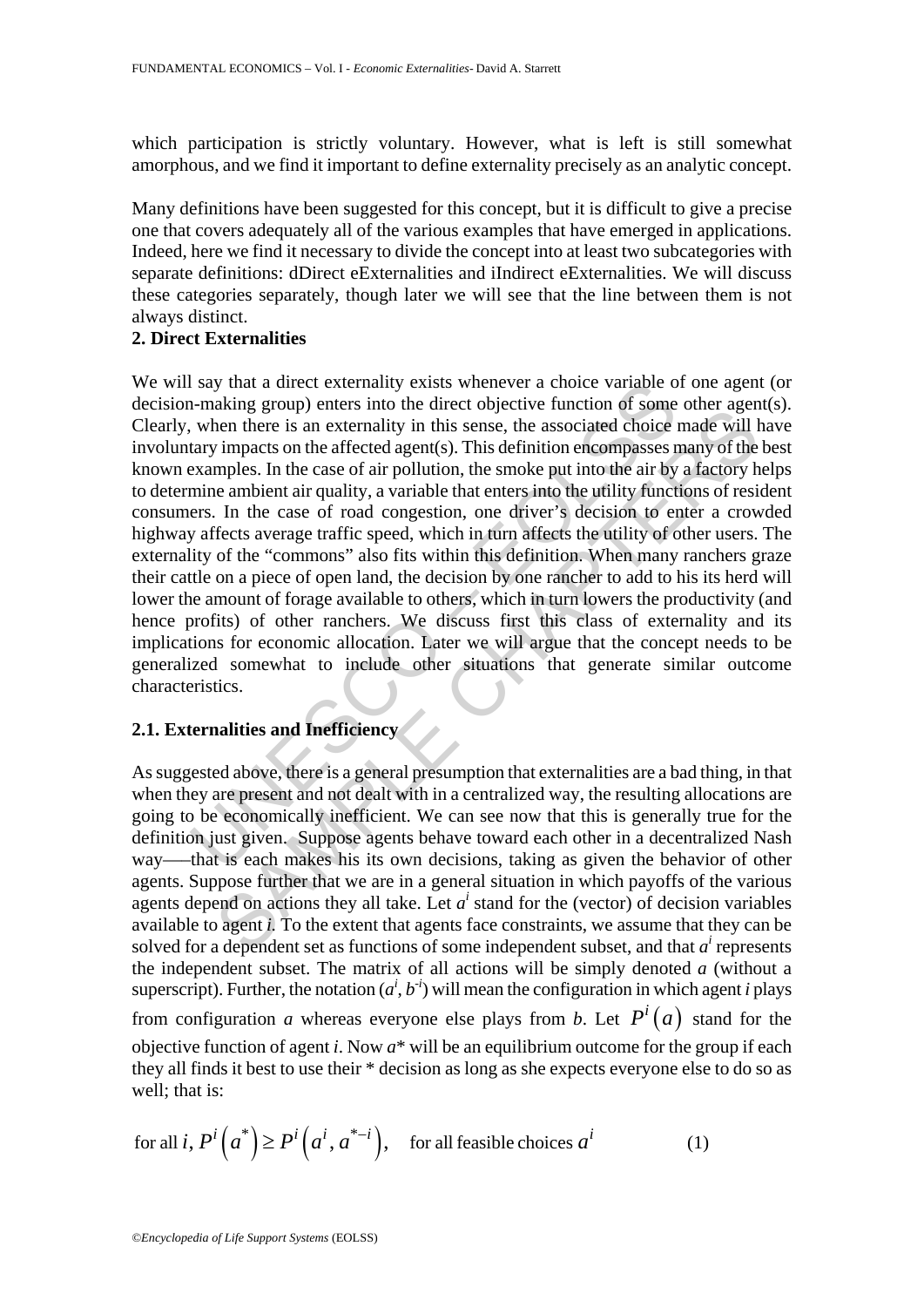We now argue that equilibrium in this context will generically be nonoptimal from the point of view of the group as a whole. This conclusion will hold no matter how we choose to weight individual payoffs in defining the group objective. Suppose we assign weights *wj* and consider the social objective  $W(a) = \sum_j w_j P^j(a^i)$ . Thinking of *a<sup>i</sup>* as one dimensional, we can define its marginal social benefit and marginal private benefit as:

$$
MSBi(a) = \sum_{j} w_{j} \partial P^{j} / \partial a^{i},
$$
\n(2)

$$
MPB^{i}(a) = \partial P^{i}/\partial a^{i}
$$
 (3)

Now, by the definition of equiliibrium ( $a^*$ ),  $MPB^i\left( a^* \right)$ 

$$
MSBi(a) = \sum_{j \neq 1} w_j \partial P^j / \partial a^i
$$
 (4)

(a) =  $\partial P' / \partial a'$ <br>
y the definition of equilibrium (a\*),  $MPB^{i}(a^{*}) = 0$ , so:<br>
(a) =  $\sum_{j\neq 1} w_j \partial P^{j}/\partial a^{i}$ <br>
slong as the interdependences are generic, we expect to find the *MS*<br>
equilibrium, so the group can be made e definition of equilibrium ( $a^*$ ), MPB<sup>i</sup>  $(a^*)$  = 0, so:<br>
=  $\sum_{j\neq 1} w_j \frac{\partial P^j}{\partial a^i}$ <br>
mg as the interdependences are generic, we expect to find the MSB's not equilibrium, so the group can be made better of through m Thus, as long as the interdependences are generic, we expect to find the *MSB*'s not equal to zero at equilibrium, so the group can be made better off through marginal changes in private choice variables. Further, we can measure the marginal external cost of choice *a i* as  $MSB^i(a) - MPB^i(a)$ . We will see how this measure is represented in a number of concrete examples below.

- -

-

# TO ACCESS ALL THE **14 PAGES** OF THIS CHAPTER, Visit: http://www.eolss.net/Eolss-sampleAllChapter.aspx

#### **Bibliography**

The survey of externality topics given in this paper merely skims the surface of a very large subject. The reader should consult references below for more in depth coverage of indicated topics.

Arrow, K., Solow, R., Portney, P., Leamer, E., Radner, R., and Schuman, H. (1993) Report of the NOAA Panel on Contingent Valuation. *Federal Register* **58,** 4602–-4614. [This report discusses the various strengths and weaknesses in cContingent vValuation methods with special emphasis on studies done in connection with the Exxon Valdez oil spill.]

Auerbach A. and Feldstein M., eds. (1987). *Handbook of Public Economics, Vols.1,2* (1987). Auerbach, A. and M. Feldstein (eds.), North Holland, Amsterdam: North Holland, 1106 pp. [This reference work contains a survey of topics in the areas of pPublic finance, political economy, and the theory of collective goods.]

Baumol, W. and Oates, W. (1988). *The Theory of Environmental Policy*., New York: Cambridge University